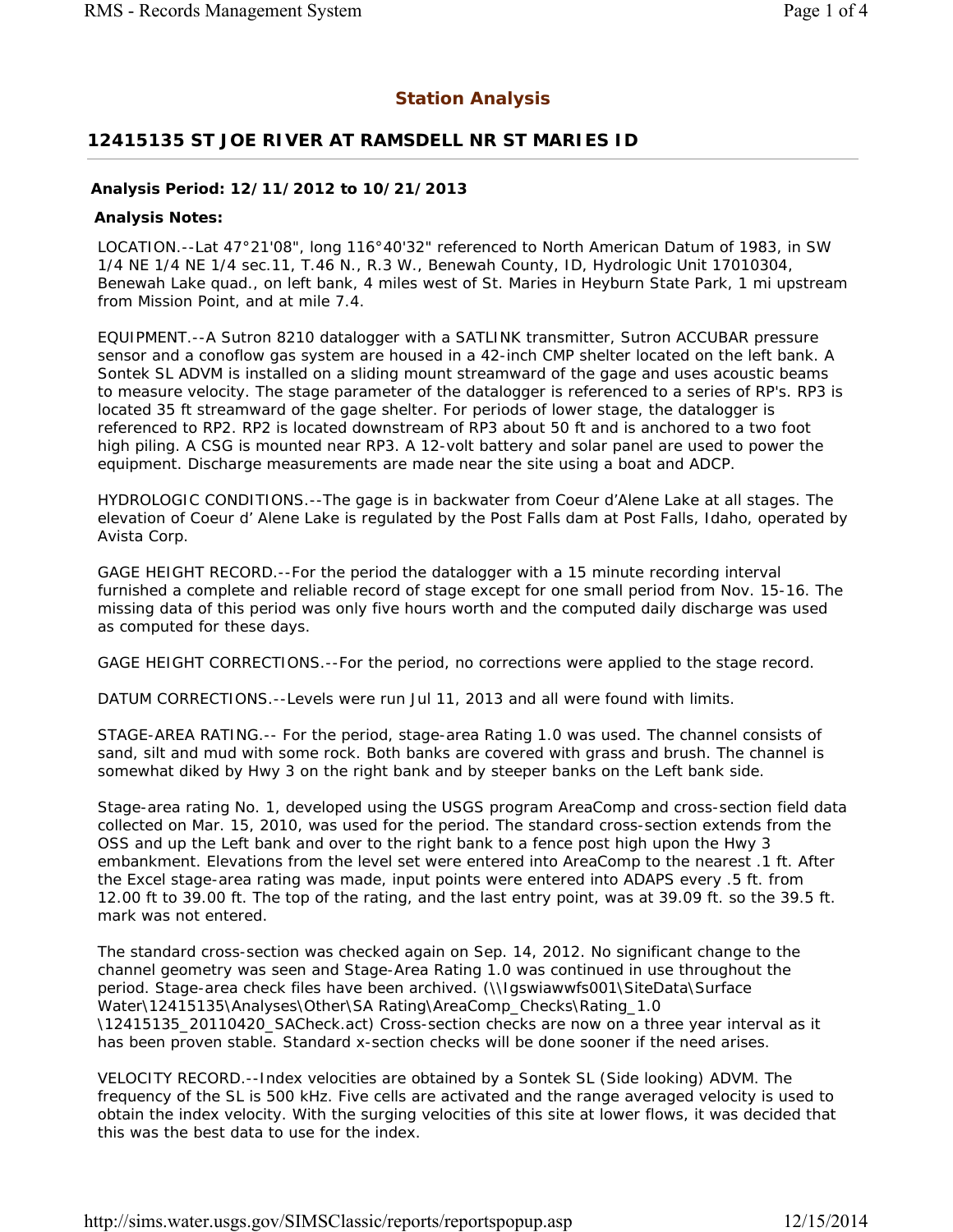For the period, velocity data supplied by the ADVM looked complete and reliable. In looking at the .ARG files for the period of about June 10 to the end of the record, it was noticed that the beams were affected more than usual by what seems to be aquatic growth drifting in and out of the beams. Cleaning of the ADVM has not resolved this and it is thought that a good Spring flush may clear things out.

The Beam checks and .ARG files are always screened for boundary issues at the time of each measurement and between visits. Only one measurement was made during a time when the traces of the SNR plots were a bit "fuzzy" or suffering from intermittent boundary issues. This measurement, measurement 33 made on June 27 called for a -.05 shift. ...odd because one would think that a boundry problem would bias velocities low. For this reason the boundary issues were thought not to affect velocities to the degree where record needed to be estimated. Instead the period of record from June 10 to Oct. 21, 2013 daily discharge record should be downgraded to poor and used as computed.

VELOCITY SHIFTS.-- For the period, two velocity shifts were applied to Index Velocity Rating 2.0. The velocity shift IVS1 (Index Velocity Shift 1)was developed using measurements 30-32. It represents the flushing of dead aquatic growth piled around the banks from the previous summer blooms as flows increase. When the area the water travels through is increased from this flushing the water velocity measured in front of the ADVM is slowed. This is why the +.05 and +.06 are added. For the correction curve the lower point uses .26 fps with no correction and the mid and upper points use the mean index velocities for measurements 31 and 32 with  $a + .05$  and  $+ .06$ respectively as corrections. IVS1 is held to the peak for the year on May 13. From here a -.05 correction found with measurement 33 is prorated in using IVS2.

IVS2 and its -.05 represents the increase in growth at the bank edges which in turn decrease the area the water can travel through. This causes increased velocities in the measured zone of the range averaged cell of the ADVM and requires a slight correction that takes velocity away from the recorded index velocities. The lower point of IVS2 uses the same lower input point of .26 with no correction. The midpoint uses the index velocity of .48 found on measurement 33 and applies a - .05 correction. The -.05 is held as a constant in an open ended manner with the upper input point of 1.69 and a correction of -.05. The 1.69 was used as the upper point as to try and shift truly by time as aquatic growth is thought to be a time oriented event tied to the warmer days of spring and summer. Corrections for higher velocities were not an issue as index velocities were all lower than .60 after measurement 33.

From measurement 33 made on June 27 IVS2 was prorated back to the rating direct with Measurement 34 made on Oct. 21, 2013. It would have been good to measure at the end of August to further define the Aquatic growth shift. This was not done and the shift placed on June 26 had to be run to the next known defined shift which was Oct. 21. The return to the rating represents the decline in aquatic growth concentrations with the cooler months of September and October. A velocity corrections table follows:

| Rating VELO # 2.0 2013 Water Year     |       |       |       |       |       |       |
|---------------------------------------|-------|-------|-------|-------|-------|-------|
| DD 1, Discharge $(ft3/s)$             |       |       |       |       |       |       |
| STARTS                                | INPUT | SHIFT | INPUT | SHIFT | INPUT | SHIFT |
| 2012/02/24 12:17:00 0.26              |       | 0.00  | 3.10  | 0.00  | 4.78  | 0.00  |
| Meas. $#24.$                          |       |       |       |       |       |       |
| 1 2012/10/09 12:00:00 0.26 0.00       |       |       | 3.10  | 0.00  | 4.78  | 0.00  |
| Meas. #028. Rated poor.               |       |       |       |       |       |       |
| 2 2012/12/11 11:38:00 0.26            |       | 0.00  | 3.10  | 0.00  | 4.78  | 0.00  |
| Meas. $029$ .                         |       |       |       |       |       |       |
| 3 2013/02/06 11:49:00 0.26 0.00       |       |       | 3.10  | 0.00  | 4.78  | 0.00  |
| Meas. # 030 use 0.00 shift $@ +2.5$ . |       |       |       |       |       |       |
| 4 2013/02/27 09:00:00 0.26            |       | 0.00  | 1.01  | 0.00  | 1.69  | 0.00  |
| Before the increase in flows.         |       |       |       |       |       |       |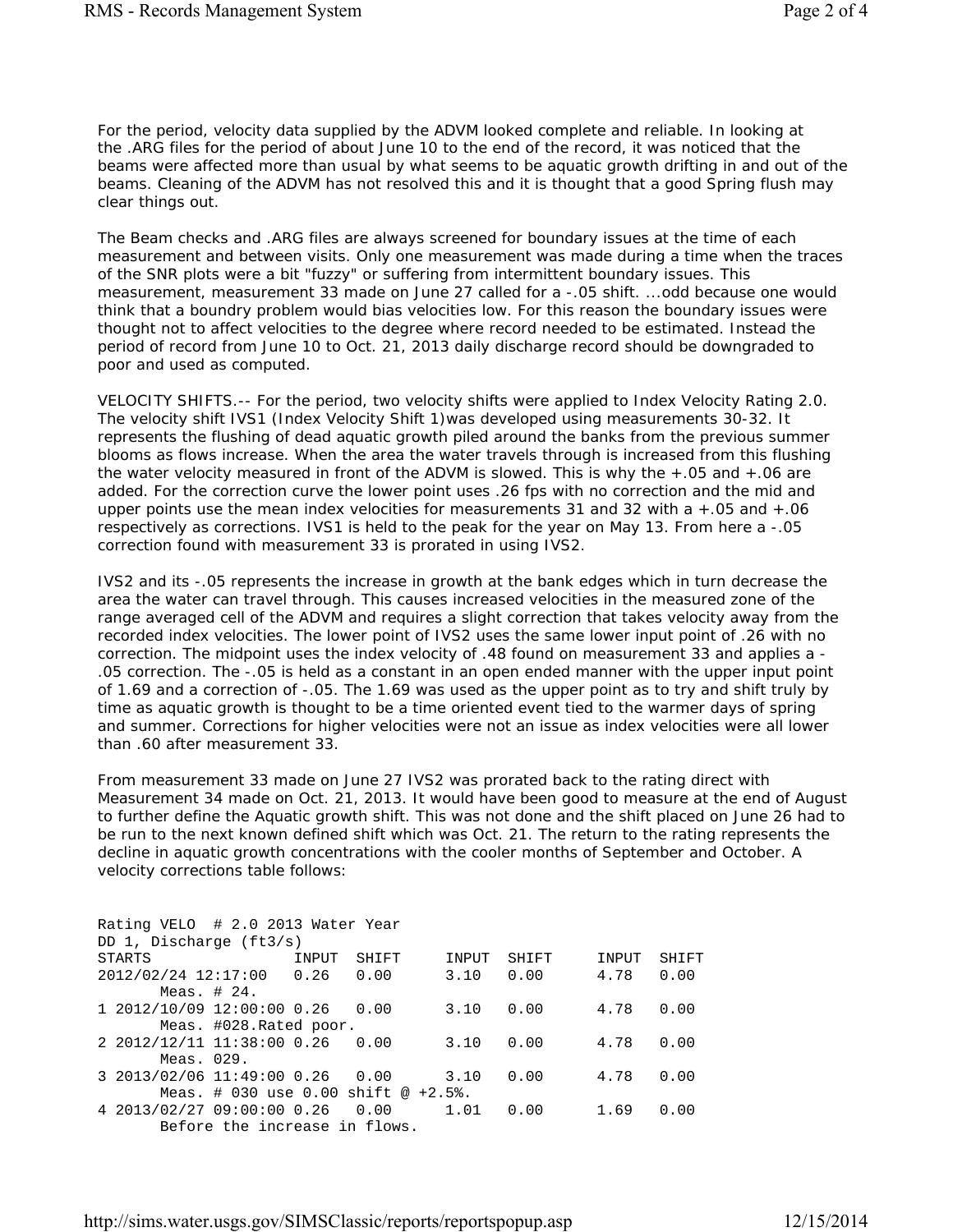| 5 2013/03/19 10:34:00 0.26 0.00                            |  |                                                    |      | $1.01 \t 0.05$ | 1.69 0.06 |      |
|------------------------------------------------------------|--|----------------------------------------------------|------|----------------|-----------|------|
| Meas. $# 31.$                                              |  |                                                    |      |                |           |      |
| 6 2013/04/19 11:05:00 0.26<br>Meas. $# 32.$                |  | 0.00                                               |      | 1.01 0.05      | 1.69 0.06 |      |
| 7 2013/05/13 17:45:00 0.26  0.00  1.01  0.05  1.69         |  |                                                    |      |                |           | 0.06 |
|                                                            |  | Peakend positeve shift and prorate to negative one |      |                |           |      |
| 8 2013/06/27 11:11:00 0.26  0.00  0.48  -0.05  1.69  -0.05 |  |                                                    |      |                |           |      |
| Meas. $\#$ 33.                                             |  |                                                    |      |                |           |      |
| 2013/10/21 10:33:00 0.26 0.00                              |  |                                                    | 0.48 | 0.00           | 1.69      | 0.00 |
| Meas. $\#$ 34.                                             |  |                                                    |      |                |           |      |

INDEX-VELOCITY RATING.-- The channel consists of sand, silt and mud with some rock. Both banks are covered with grass and brush. The channel is somewhat diked by Hwy 3 on the right bank and by steeper banks on the Left bank side.

Index Velocity Rating No.2.0, a linear equation, was started on Jan. 11, 2011 at 22:00 hrs. and has continued in use through this period and into the next. It uses the eight measurements from Rating 1.0 (7-13, 15) and includes eight more that were made this period. (measurements 16-23) The measurements cover a range in stage of 24.36 ft (No. 8) to 32.78 ft.(No. 18) They cover a range of measured discharge of 211 cfs (No. 13) to 18400 cfs (No. 18) The range in velocities during the measurements at the standard cross-section range from .04 ft/sec to 2.67 ft/sec. (Meas. No's. 13 and 15)

The rating equation for Rating 2.0 follows:

Rating No. 2:  $V = (Vi * 0.889) + 0.009$  $V =$  mean channel velocity Vi = velocity Range cell of the ADVM

For the period, IV rating 2.0 was checked with five measurements. (Meas. Nos. 30-34) Measured discharges were between 432 cfs (No.34) and 9,510cfs (No. 32). Percent differences were from - 10.8% with measurement 33 to +4.8% with measurement 31.

New measurements were added to the set of measurements that make up the equation for Rating 2.0. This was done to see if the rating could be improved. No improvements were evident. Rating 2.0 is still valid.

DISCHARGE RECORD.--For the period, stage from the Accubar pressure transducer was applied to Stage-Area Rating 1.0 to compute area. Index velocity Rating 2.0 run directly and with applied shifts was used to compute the rated velocity. Rated area and rated velocity were then multiplied together to obtain discharge.

For the Period of Dec. 11, 2012 to Oct. 21, 2013 measured discharges range from 432 cfs(Meas. No. 34) to 9,510 cfs (Meas. No. 32) while mean daily flows ranged from 432 cfs to 12,500 cfs. There were no estimated days this period.

REMARKS.-- Discharge records are considered fair except for days when the index velocities approach .45 fps and lower and or the ADVM beams are affected by boundary issues. These days are poor. Water quality samples were collected for the U.S. Environmental Protection Agency (EPA) Basin Environmental Monitoring Program (BEMP) of the Spokane River Basin. Computations for the raw Index-Velocity equation and the applied shifts are found in the archived active master workbook.

2013 WATER-YEAR SUMMARY.-- For the 2013 water-year, Computed discharge is to be considered fair except for days when the index velocities approach .45 fps and lower or boundary issues cause